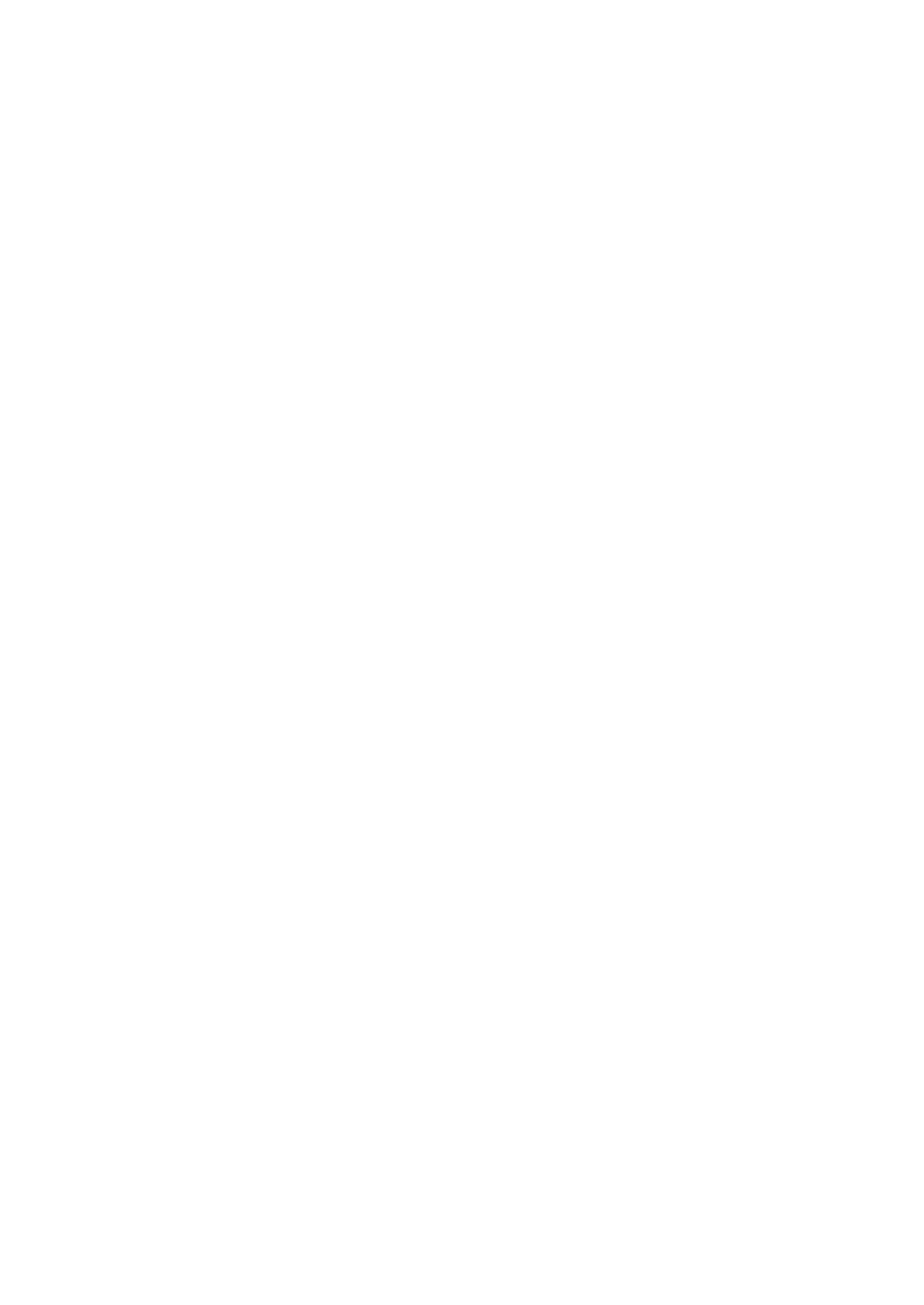| <b>STARTERS</b><br>TEASING                                                                                                                                                                                                 |             |
|----------------------------------------------------------------------------------------------------------------------------------------------------------------------------------------------------------------------------|-------------|
| Peppercorn seared yellow Fin Tuna<br>Sprinkled with soya sauce & wasabi mayonnaise<br>Served with pickled ginger and garden fresh crispy vegetable salad                                                                   | Rs.1420.00  |
| <b>Chicken Strips</b><br>Deep fried pandanus leaves juice marinated chicken strips with sesame seed<br>Served with tomato, baby corn & green leaf salad scented with soya tamarind dressing                                | Rs.1290.00  |
| <b>Cheese fondue</b><br>Accompany by French baguette, bell pepper with apple & pickled gherkin<br>served with potato salad                                                                                                 | Rs.1290.00  |
| Smoked salmon stuffed with crunchy vegetable sticks<br>Served with olives & tomato salsa dressed with honey mustard dressing                                                                                               | Rs.1680.00  |
| Vegetable samosa (four pcs, contains nuts)<br>Served with tamarind juggery sauce                                                                                                                                           | Rs.1070.00  |
| <b>Chicken spring rolls (Three Pcs)</b><br>Served with chili and soya dip                                                                                                                                                  | Rs. 1290.00 |
| CHOICE OF<br>SALAD<br>M Y                                                                                                                                                                                                  |             |
| A gardeners' love<br>A fine selection of garden green leaves, cabbage, carrot, green cucumber,<br>Tomato, onion & bell pepper in your choice of dressing (French dressing,)                                                | Rs. 1200.00 |
| Polynesian chicken salad<br>Roasted chicken with cucumber, carrot, bell pepper & pineapple<br>Dressed with mayonnaise and arranged in a pineapple shell.                                                                   | Rs. 1420.00 |
| Thai beef salad<br>Roasted beef with lettuce, mint, coriander, tomato, cucumber, onion & mung beans sprout<br>Dressed with sweet chili sauce, fish sauce and garlic clove dressing. (Contains pea nuts)                    | Rs. 1620.00 |
| Tuna panzanella salad<br>Grilled yellow fine tuna with croutons, green beans, tomato wedges, onion, ice burg lettuce,<br>Black & green olives dressed with olive oil, Dijon mustard and red wine vinegar                   | Rs. 1680.00 |
| <b>Greek salad</b><br>Green lettuce, pitted black & green olives, bell pepper, onion, tomato, cucumber,<br>Crumbled feta cheese & dried oregano with lime juice.                                                           | Rs. 1550.00 |
| <b>Caesar salad</b><br>Green lettuce with boiled egg, parmesan cheese flakes, Oregano & parmesan cheese<br>croutons Dressed with Caesar dressing and anchovy fillet with your choice of meat<br>(bacon, chicken or prawns) | Rs. 1550.00 |
| 98 acres our chef specialty salad<br>Mixed green salad arranged with beef, chicken, cheese, cold cuts (chicken),<br>Tomato, pickled gherkin & boiled egg, Served with thousand island sauce                                | Rs. 1680.00 |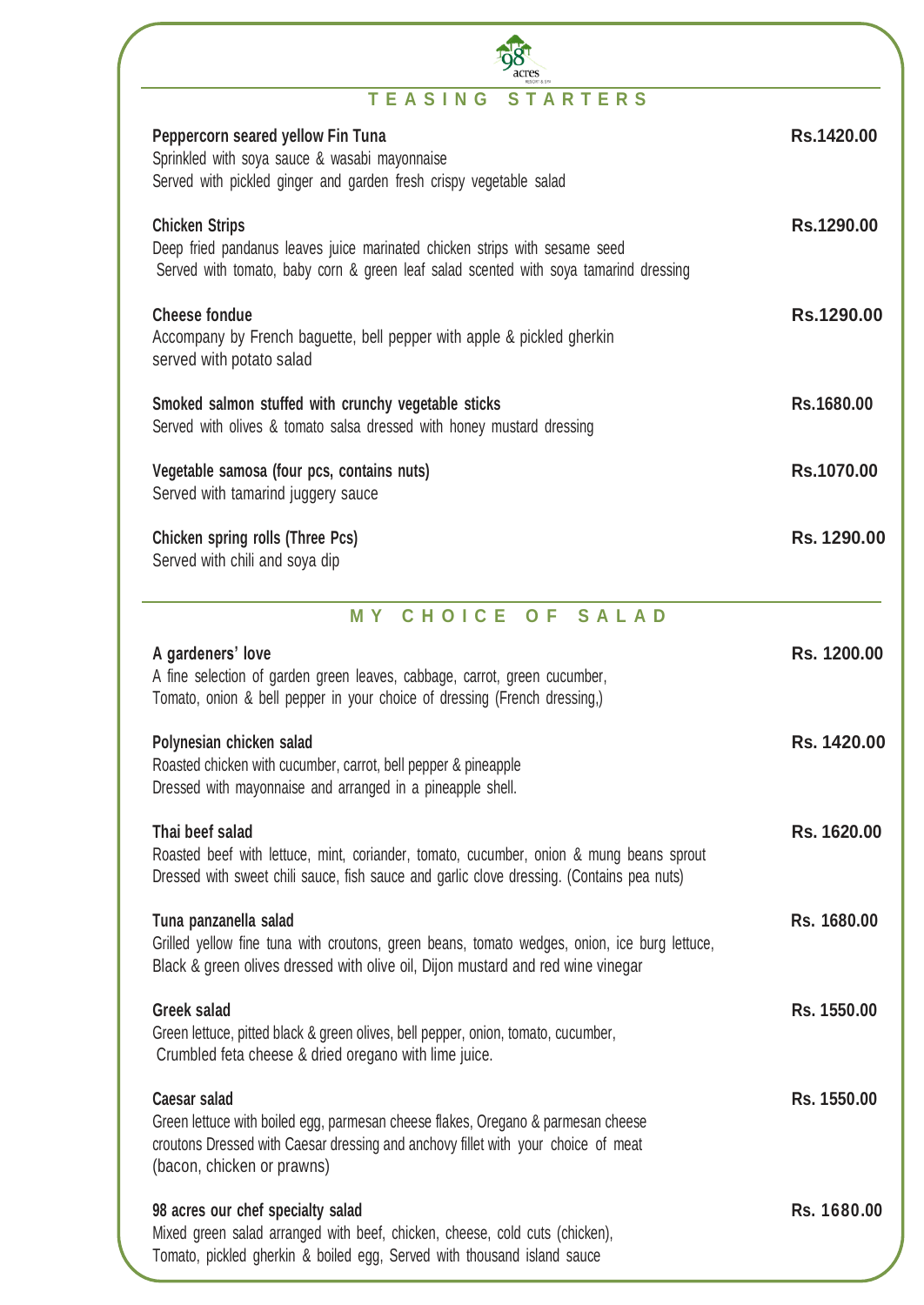# **S E L E C T I O N O F S O U P S**

| Potato 'N' peanut soup<br>Creamy soup with added cinnamon powder peanut butter Garnished<br>with cooking cream | <b>Rs. 1200.00</b> |
|----------------------------------------------------------------------------------------------------------------|--------------------|
| Roasted cauliflower 'N' lentil soup<br>Served with yoghurt cream                                               | Rs. 1280.00        |
| Creamy corn 'N' bacon<br>Cream corn served with crispy <b>pork</b> bacon strips                                | Rs. 1200.00        |
| Sri Lankan spicy Vegetable broth<br>Spicy soup with days' available vegetable chunks with barly                | Rs. 1020.00        |
| Sea food bisque flamed with brandy<br>Garnished with dice of fish, prawns & cuttlefish.                        | Rs. 1240.00        |
| B.O.P tea infused mushroom 'N' asparagus soup<br>Creamy mushroom soup garnished with diced asparagus           | Rs. 1280.00        |
| Cucumber 'N' green pea lettuce soup                                                                            | Rs. 1000.00        |

#### **B I T E S**

| French fries served with tomato ketchup                                                 | Rs. 780.00    |
|-----------------------------------------------------------------------------------------|---------------|
| Spicy batter fried chicken strips served with chili garlic mayonnaise (contains sesame) | Rs. 1250.00   |
| Hot battered calamari served with tartar sauce                                          | Rs. 1580.00   |
| Peppered fried fish (Thalapath)                                                         | Rs. 1590.00   |
| <b>Peppered fried pork</b>                                                              | Rs. 1470.00   |
| Batter fried Prawns with thousand island sauce                                          | Rs. 1800.00   |
| Three egg omelet with your choice (cheese or Sri Lankan or, bacon or mushroom)          | 880,00<br>Rs. |
| <b>Devilled Cashew Nuts</b>                                                             | Rs. 1940.00   |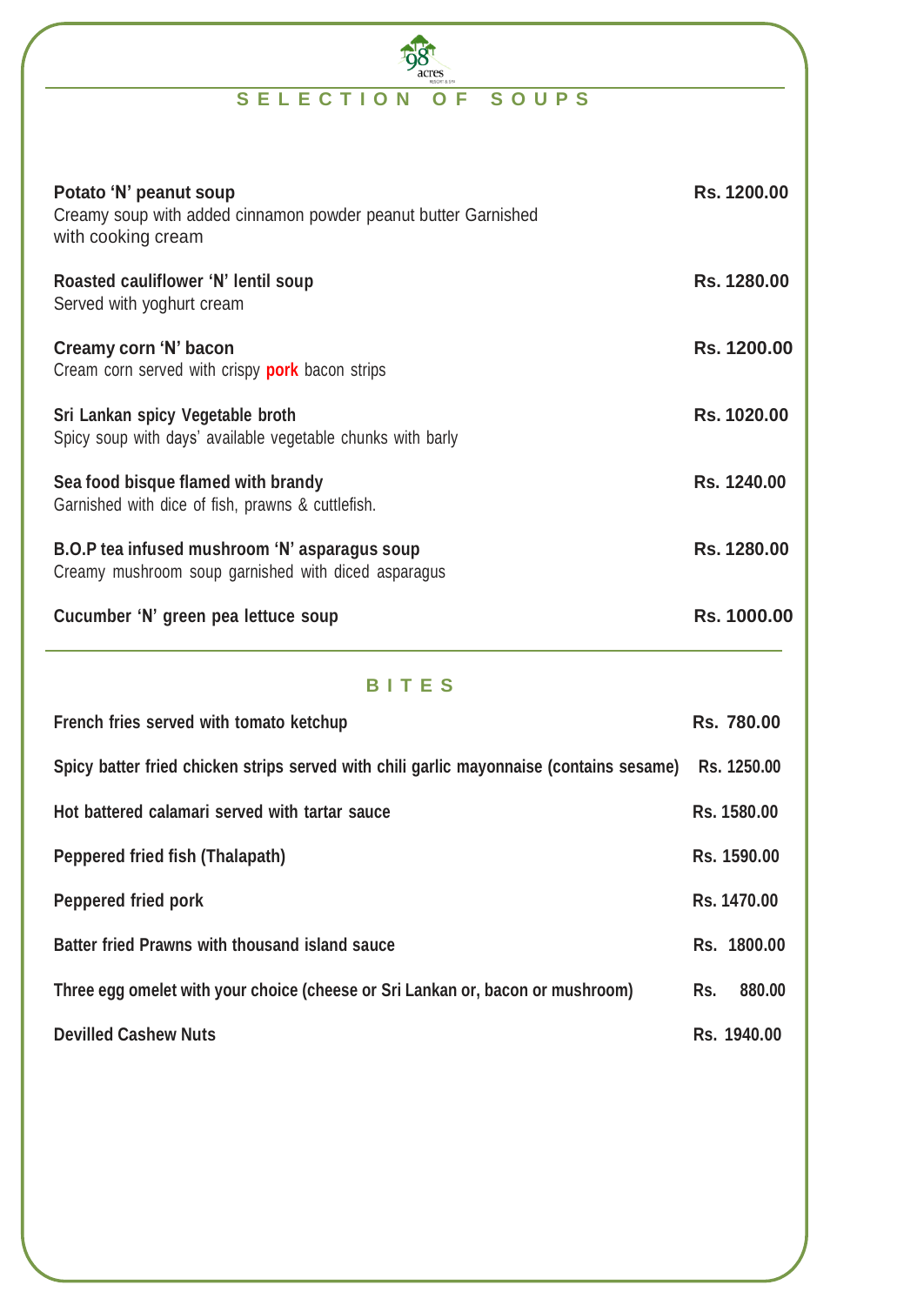| <b>IMPORTED</b> |                 | <b>RECOMMENDS</b><br><b>BUTCHERY</b><br>OUR                                                                                                                                                                                                       |                   |
|-----------------|-----------------|---------------------------------------------------------------------------------------------------------------------------------------------------------------------------------------------------------------------------------------------------|-------------------|
|                 |                 | <b>Sizzling Australian beef tenderloin</b><br>Garlic herbed butter smeared middle cut of grilled tenderloin served With<br>pepper sauce accompanied with roasted skin on potatoes & mixed vegetables.                                             | Rs. 6750.00       |
|                 |                 | Australian lamb cutlet with grilled ice berg lettuce<br>Dressed with mint & red wine gravy and accompanied by roasted skin on<br>potato & glazed vegetable.                                                                                       | Rs. 9190.00       |
|                 | LOCAL           | Grilled local beef steak 'N' Yorkshire pudding<br>Served with mashed potato and roasted gravy.                                                                                                                                                    | Rs. 3580.00       |
|                 |                 | <b>Gratin escalope of local beef</b><br>Olive oil & cumin marinated escalope of beef gratinated with onion tomato<br>incorporated Cheese, served with roasted skin on potato & assorted vegetable.                                                | Rs. 3170.00       |
|                 |                 | Juicy pan seared pork chops with citrus dressing<br>Accompanied by skin on potato & butter mixed vegetable                                                                                                                                        | Rs. 3315.00       |
|                 |                 | 98 acres planter s' mixed grilled platter<br>Medallion of beef, <b>pork</b> chops, chicken, bacon, sausages, accompanied by French<br>fries potatoes & Vegetable, Fried egg, grilled pineapple & grilled tomato served<br>with black pepper sauce | Rs. 5620.00       |
|                 |                 | <b>Mixed meat skewer</b><br>Chicken, beef, <b>pork</b> , garlic chicken sausages & bell pepper served with<br>B.B.Q sauce Accompanied with French fries & garden salad                                                                            | Rs. 3200.00       |
|                 |                 | - POULTRY-                                                                                                                                                                                                                                        |                   |
|                 | <b>IMPORTED</b> | <b>Grilled duck breast</b><br>Served with blueberry tea infused balsamic and orange sauce accompanied<br>with skin On potato and mixed vegetable.                                                                                                 | Rs. 5540.00       |
|                 | LOCAL           | Sizzling organic free range crispy chicken breast wrapped in bacon<br>Served with herbs sauce and accompanied by roasted skin on potato and mixed<br>vegetable.                                                                                   | Rs. 3050.00       |
|                 |                 | Half baby tandoori chicken<br>Served with tandoori gravy presented with vegetable biryani rice Mint chutney<br>and cucumber raita, mixed salad garnished with sliced tomato, onion, lime.                                                         | <b>Rs 3490.00</b> |
|                 |                 | Boneless grilled leg of chicken<br>Served with shitake & button mushroom sauce and presented with roasted skin<br>on potato and glazed vegetable.                                                                                                 | Rs. 2700.00       |
|                 |                 | Thai chicken coconut red curry<br>Chicken cooked with Thai red curry paste bound in a bell pepper and zucchini or<br>cucumberAccompanied by steamed rice and vegetable salad                                                                      | Rs. 2240.00       |
|                 |                 | Chicken cordon bleu presented with batter fried banana 'N' grilled tomato<br>Chicken breast stuffed with chicken ham & cheese served with duo of sauce<br>Accompanied by French fries & steamed vegetable                                         | Rs.2580.00        |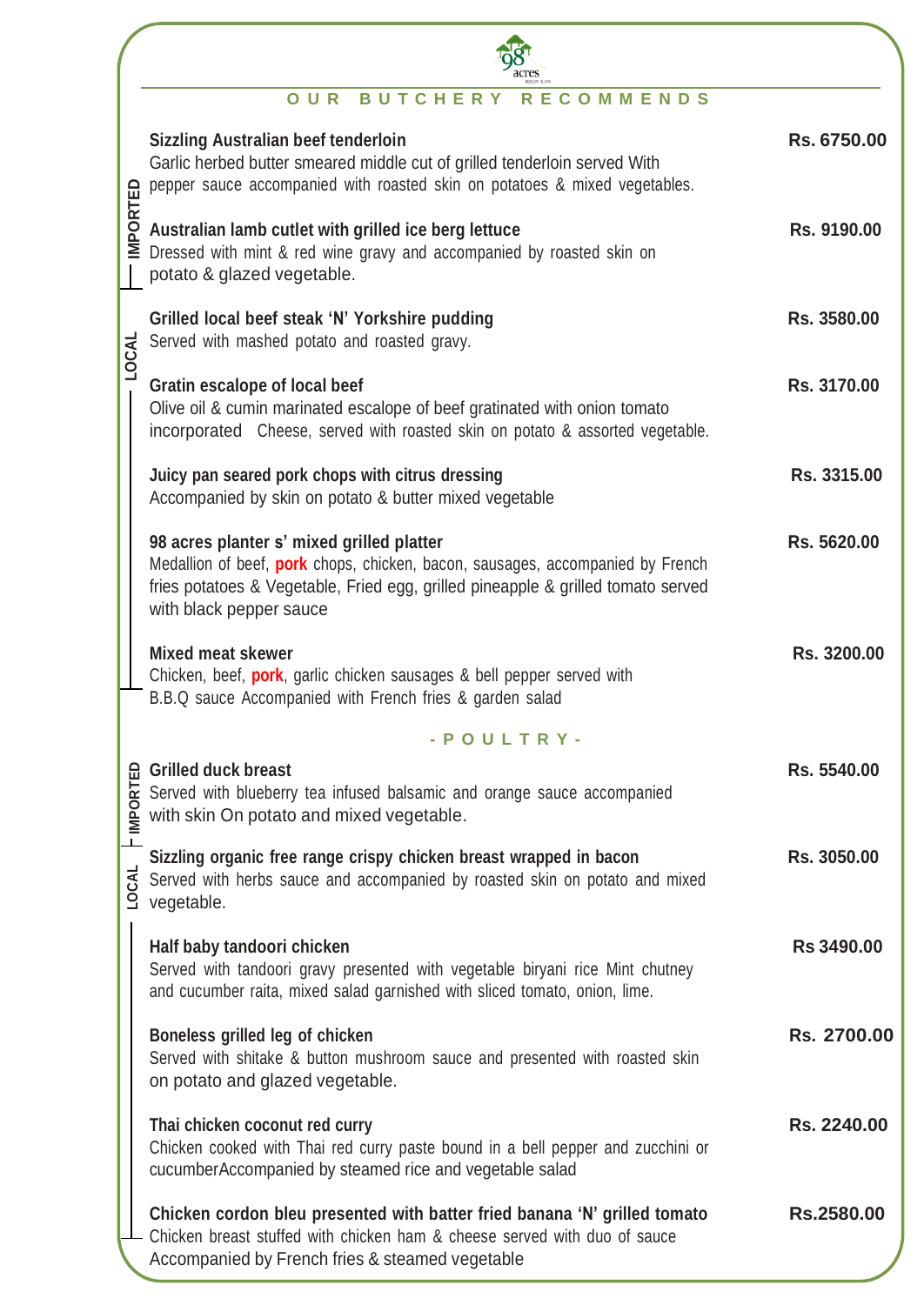# **C A T C H F R O M T H E I N D I A N O C E A N**

| Mahi-mahi fish whispering palms<br>Coconut crumbed crusted pan fried fish served with hot garlic sauce<br>Accompanied by almond mashed potatoes and mixed vegetable. (Contains almonds) | Rs. 2990.00 |
|-----------------------------------------------------------------------------------------------------------------------------------------------------------------------------------------|-------------|
| Combination of fish 'N' prawns<br>Lemon grass marinated fish & prawns bound in a white wine creamy sauce<br>Accompanied with yellow rice and garden fresh crispy vegetable salad.       | Rs. 3240.00 |
| Seafood symphony<br>A seafood platter with fish, prawns and calamari served with garlic & leeks sauce<br>Accompanied by savory rice and assorted mixed vegetable.                       | Rs. 4150.00 |
| Grilled yellow fin tuna steak<br>Served with rougail sauce and garlic butter accompanied by savory couscous and<br>steamed vegetable.                                                   | Rs. 3120.00 |
| Couscous 'N' corn crusted fish steak (sea bass fish)<br>Served with brandy flamed prawns & tomato sauce accompanied by mashed<br>potatoes & Butter mixed vegetable.                     | Rs. 3200.00 |
| Black Sesame crumbed fried fillet of red mullet fish<br>Served with tartar sauce, presented with French fries potatoes & mixed salad.<br>(Contains sesame)                              | Rs.3050.00  |
| Grilled jumbo prawns with garlic and pernod butter creamy sauce<br>Accompanied by egg and corn rice with Switzerland salad                                                              | Rs. 5740.00 |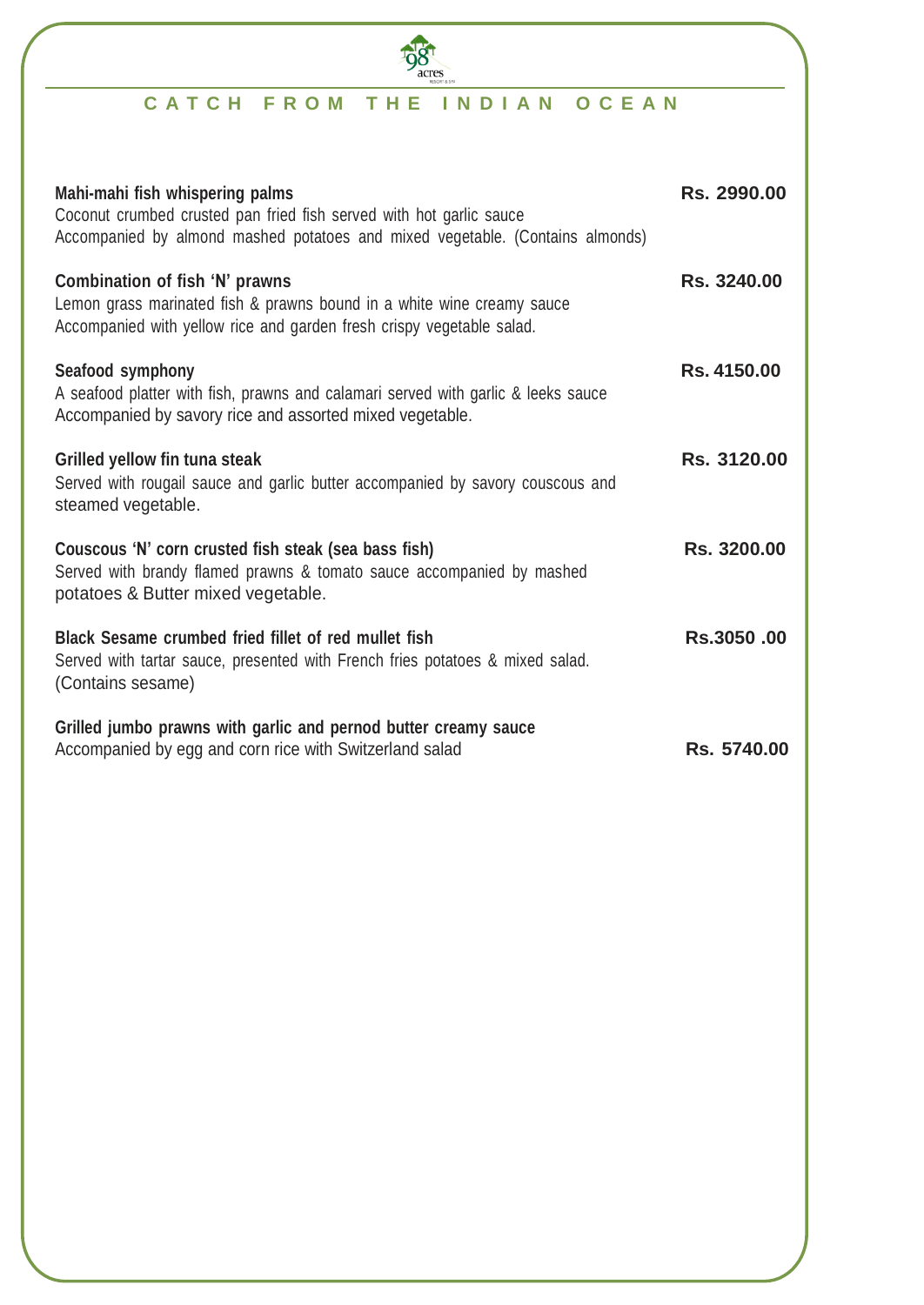

# **FOOT ALTIES SANDWICHES**

| Homemade chicken salad sandwich<br>Roasted chicken meat mixed with tomato, onion, bell pepper bound in a<br>mayonnaise Four sliced white bread served with French fries & freshly made salad                                  | Rs. 1550.00 |
|-------------------------------------------------------------------------------------------------------------------------------------------------------------------------------------------------------------------------------|-------------|
| Planter s' club sandwich<br>Layer of cheese, tomato, lettuce, cucumber, egg, chicken, and bacon or beef white<br>bread served With French fries & freshly made salad                                                          | Rs.1940.00  |
| Smoked beef open face sandwich<br>Dijon mustard spread smoked beef open face sandwich accompanied with onion<br>rings and Pickled gherkin three sliced Brown bread loaf served with French<br>potatoes & freshly made salad.  | Rs.1540.00  |
| Homemade brown bread open face B.L.T Sandwich<br>Three sliced Bacon, tomato, lettuce served with French fries & freshly made salad.                                                                                           | Rs.1530.00  |
| Cheese 'N' tomato sandwich<br>Four sliced white bread cheese, tomato, lettuce (toasted or plain) served with<br>French fries & freshly made salad.                                                                            | Rs.1380.00  |
| Balsamic flavored grilled vegetable 'N' mozzarella sandwich<br>Four sliced white bread, Bell pepper, onion, carrot, eggplant served with French<br>fries & freshly made salad.                                                | Rs.1460.00  |
| Sri Lankan delight<br>Three sliced kurakkan (millet) bread, house special savory chicken open face<br>sandwich.                                                                                                               | Rs. 1490.00 |
| Tuna fish sandwich with four slices white bread<br>Grilled tuna fish diced mixed with bell pepper, onion, tomato lime juice & lettuce<br>Served with French fries & freshly made salad.                                       | Rs. 1540.00 |
| Atlantic smoked salmon open face sandwich<br>Three sliced mix seed bread, smoked salmon, lettuce, capers topped with honey<br>mustard dressing Served with French fries & freshly made salad.                                 | Rs. 1890.00 |
| <b>Chicken submarine</b><br>Homemade sesame long bread chicken, onion, tomato, lettuce, bell pepper,<br>cheese, mayonnaise & tomato ketchup served with French fries & freshly made<br>salad                                  | Rs. 1490.00 |
| Local chicken burger<br>Homemade chicken patties served with curry mayonnaise accompanied by lettuce,<br>tomato, onion Pickled gherkin topped with grilled cheese sesame bun served<br>with French fries & freshly made salad | Rs.1760.00  |
| Local spicy beef burger<br>Homemade beef patties served with tomato ketchup accompanied by lettuce,<br>tomato, onion, pickled gherkin topped with cheese grilled sesame bun served<br>with French fries & freshly made salad  | Rs. 1900.00 |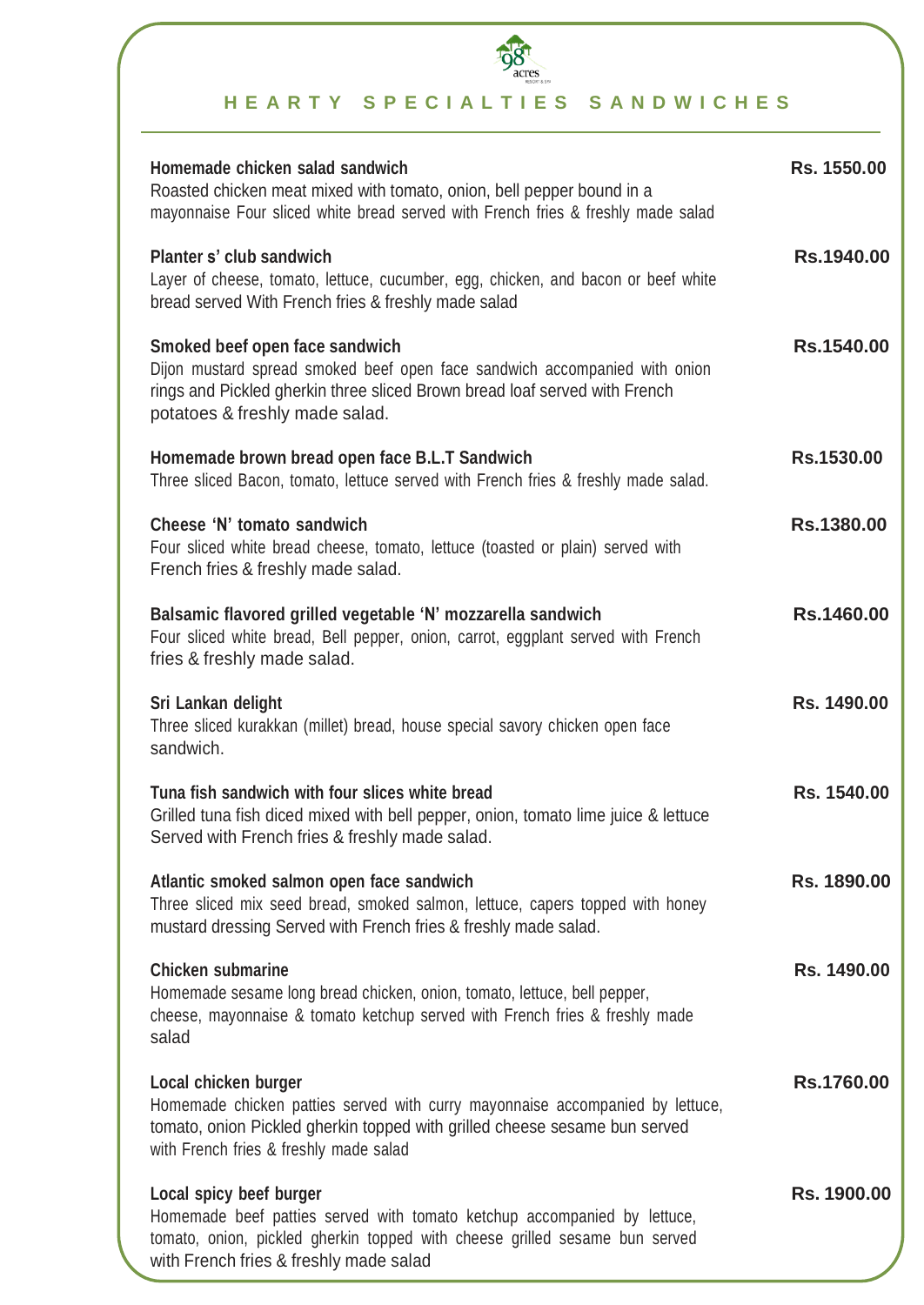| 98 café special vegetable burger<br>Homemade vegetable patties served with tomato ketchup accompanied by<br>lettuce, tomato, onion, Topped with cheese sesame grilled bun served with<br>French fries & freshly made salad | Rs. 1480.00 |
|----------------------------------------------------------------------------------------------------------------------------------------------------------------------------------------------------------------------------|-------------|
| <b>Fish burger</b><br>Homemade fish patties served with capers mayonnaise accompanied by lettuce,<br>tomato, onion pickled gherkin grilled sesame bun served with French fries<br>& freshly made salad                     | Rs. 1880.00 |
| <b>ITALIAN</b><br><b>CUISINE</b><br><b>AND</b><br><b>VEGETARIAN</b>                                                                                                                                                        |             |
| Spaghetti or pasta your choice<br>Bolognaise or Napolitano or carbonara (contains pork) sprinkled parmesan cheese<br>Please talk to your service host for description                                                      | Rs. 2320.00 |
| Penne with spinach pesto<br>Tossed in spinach cashew nuts & parmesan cheese puree finished with cooking<br>cream Sprinkled parmesan cheese                                                                                 | Rs.1540.00  |
| Macaroni a'la sapori<br>Macaroni tossed in olive oil together with flakes of tuna fish, tomato concusses,<br>Capers & herbs sprinkled parmesan cheese                                                                      | Rs. 1620.00 |
| Fettuccine fruity de mare<br>Mixed seafood (prawns, calamari and fish) cooked in white wine sauce sprinkled<br>with parmesan cheese                                                                                        | Rs.1940.00  |
| Macaroni ala funghi<br>Button mushroom & shitake mushroom cooked in white wine sauce sprinkled<br>parmesan cheese                                                                                                          | Rs.1640.00  |
| Vegetable lasagna primavera<br>Layers of lasagna sheet stuffed with carrot, eggplant, spinach, potato, tomato, bell<br>pepper Sprinkled with béchamel sauce & tomato concusses topped in cheese                            | Rs.1640.00  |
| Vegetable au gratin<br>Seasonal vegetable bound in a cheese sauce gratinated with cheese                                                                                                                                   | Rs. 1490.00 |
| <b>Risotto vegetable</b><br>Arborio rice cooked in vegetable broth with carrot, mushroom, spinach, beans,<br>onion and garlic Sprinkled parmesan cheese                                                                    | Rs.1680.00  |
| Risotto frutti de mare<br>Arborio rice cooked in seafood broth prawns, calamari & fish flamed with white<br>wine sauce Finished with cooking cream and herbs sprinkled parmesan cheese                                     | Rs.2060.00  |
| Risotto ala pollo<br>Arborio rice cooked in chicken broth with dice of chicken flamed with white wine<br>sauce Finished with cooking cream & herbs sprinkled parmesan cheese                                               | Rs.1780.00  |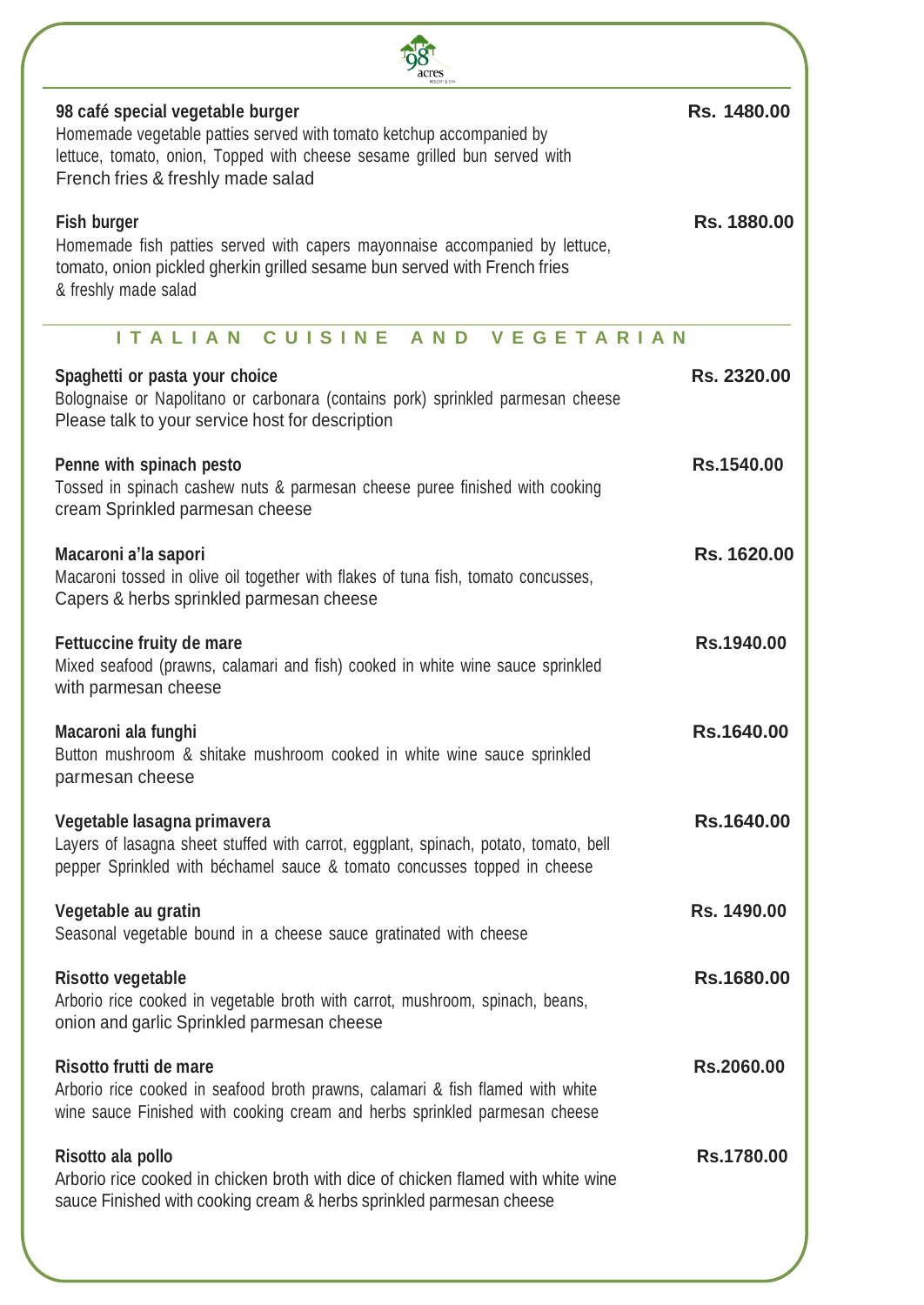

## **S R I L A N K A N C U I S I N E**

**All the below Sri Lankan cuisine Meals include a dessert (two scoop choice of ice cream or curd & treacle or fresh fruit salad)**

| Eastern white fish curry<br>Thalapath fish cooked in coconut milk with local mustard served with red & white<br>rice and days' Available vegetable curries cooked in different methods along with<br>condiments served on a banana leaf                                  | Rs. 2620.00 |
|--------------------------------------------------------------------------------------------------------------------------------------------------------------------------------------------------------------------------------------------------------------------------|-------------|
| Southern ambulthiyal fish<br>Tuna fish ambulthiyal (cooked traditionally with goraka a kind of citrus & local spices)<br>Served with red & white rice and days' available vegetable curries<br>Cooked in different methods along with condiments served on a banana leaf | Rs. 2620.00 |
| Negombo coconut prawn curry<br>Negombo lagoon prawns cooked with coconut milk served with red & white rice<br>and days 'available Vegetable curries cooked in different methods along with<br>condiments served on a banana leaf                                         | Rs.3240.00  |
| West spicy chicken curry<br>Chicken cooked with chilli & coriander powder served with red & white rice and<br>days' available vegetable Curries cooked in different methods along with<br>condiments served on a banana leaf                                             | Rs.2620.00  |
| Central highland mutton curry<br>Local mutton cooked with highland grounded roasted spice powder served with<br>red & white rice And days' available vegetable curries cooked in different methods<br>along with condiments Served on a banana leaf                      | Rs. 3360.00 |
| Northern beef curry with tamarind<br>Cubes of local beef cooked with spicy aromatic spices served with red & white<br>rice and days 'available Vegetable curries cooked in different methods along with<br>condiments served on a banana leaf                            | Rs. 2900.00 |
| Western coastal delicacy pork curry<br>Patty in the middle pork cooked with local spicy served with red & white rice and<br>days' available Vegetable curries cooked in different methods along with<br>condiments served on a banana leaf                               | Rs. 2970.00 |
| Sri Lankan traditional vegetable delight<br>Served with red & white rice and days' available vegetable curries cooked in<br>different methods Along with condiments served on a banana leaf                                                                              | Rs.2480.00  |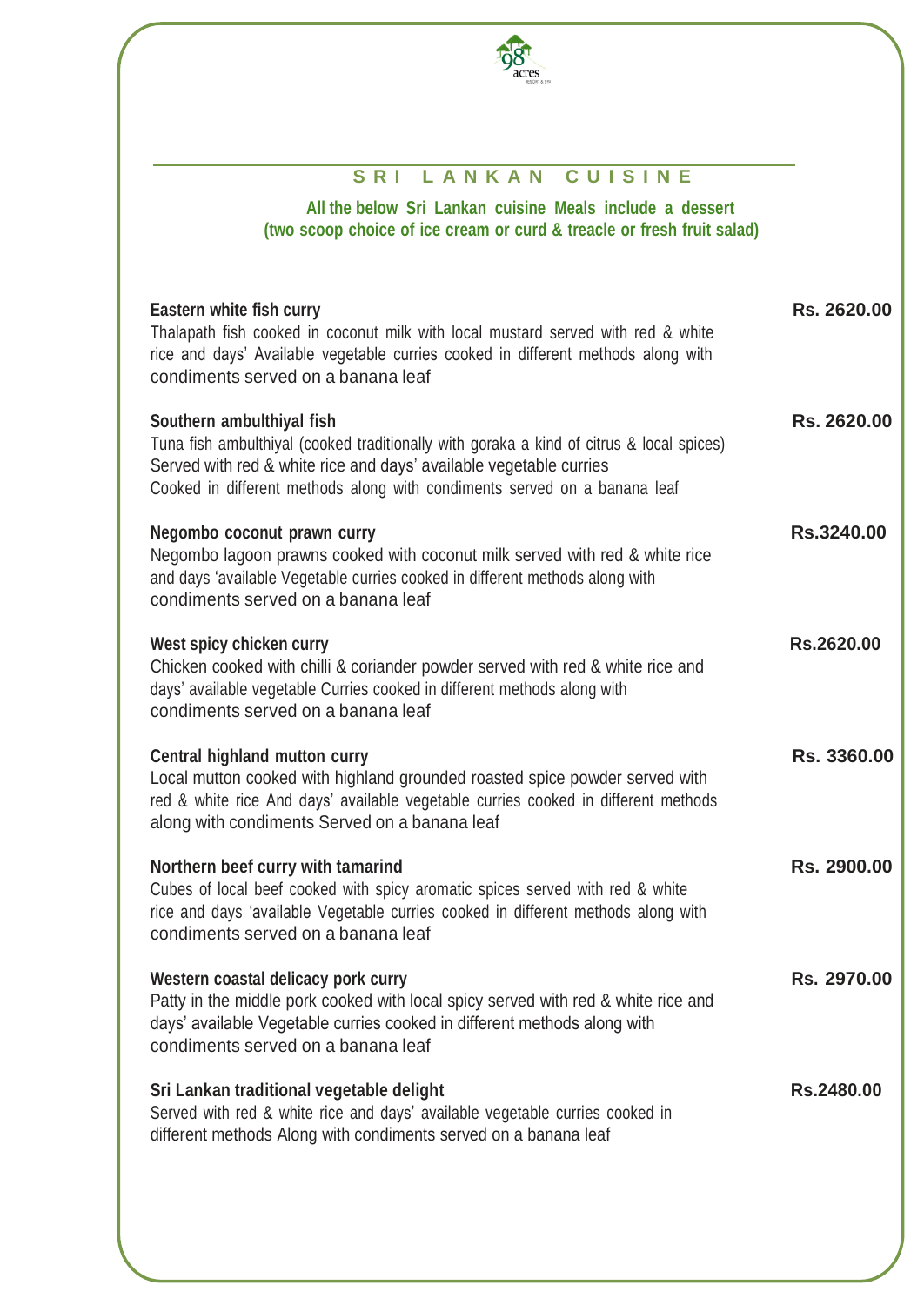

#### **F R O M T H E O R I E N T A L K I T C H E N**

| Nasi goreng<br>Chicken meat, seafood, carrot & leeks or spring onion<br>Flavoured with Indonesian soya sauce accompanied by chicken satay with<br>peanut sauce Prawns crackers, chilli paste, mango chutney topped with fried egg                                                                                                                                | Rs.1980.00  |
|------------------------------------------------------------------------------------------------------------------------------------------------------------------------------------------------------------------------------------------------------------------------------------------------------------------------------------------------------------------|-------------|
| <b>Traditional 98 acres lamprais</b><br>Suduru samba rice cooked in chicken broth served with potato or ash plantain<br>tempered Eggplant moju & seeni sambol Chicken curry, fried boiled egg,<br>Vegetable cutlet wrapped in banana leaf                                                                                                                        | Rs. 2780.00 |
| Choice of devilled Sri Lankan<br>Served with steamed rice (beef or pork or chicken)                                                                                                                                                                                                                                                                              | Rs.1690.00  |
| Choice of devilled Sri Lankan<br>Served with steamed rice (prawns or calamari)                                                                                                                                                                                                                                                                                   | Rs.2120.00  |
| <b>Oriental set meal with Noodles</b><br>Vegetable fried noodles topped with fried egg<br>Served with your choice of devilled (beef or pork or chicken or prawn or calamari)<br>Accompanied by potato tempered, vegetable chopsuey, prawns crackers,<br>chilli paste & mango chutney<br>******<br><b>Dessert</b><br>Choice of ice cream two scoop or fruit salad | Rs.2780.00  |
| <b>Oriental set meal with Rice</b><br>Vegetable fried rice topped with fried egg<br>Served with your choice of devilled (beef or pork or chicken or prawn or calamari)<br>Accompanied by potato tempered, vegetable chopsuey, prawns crackers,<br>chilli paste & mango chutney<br>******<br><b>Dessert</b><br>Choice of ice cream two scoop or fruit salad       | Rs.2780.00  |
|                                                                                                                                                                                                                                                                                                                                                                  |             |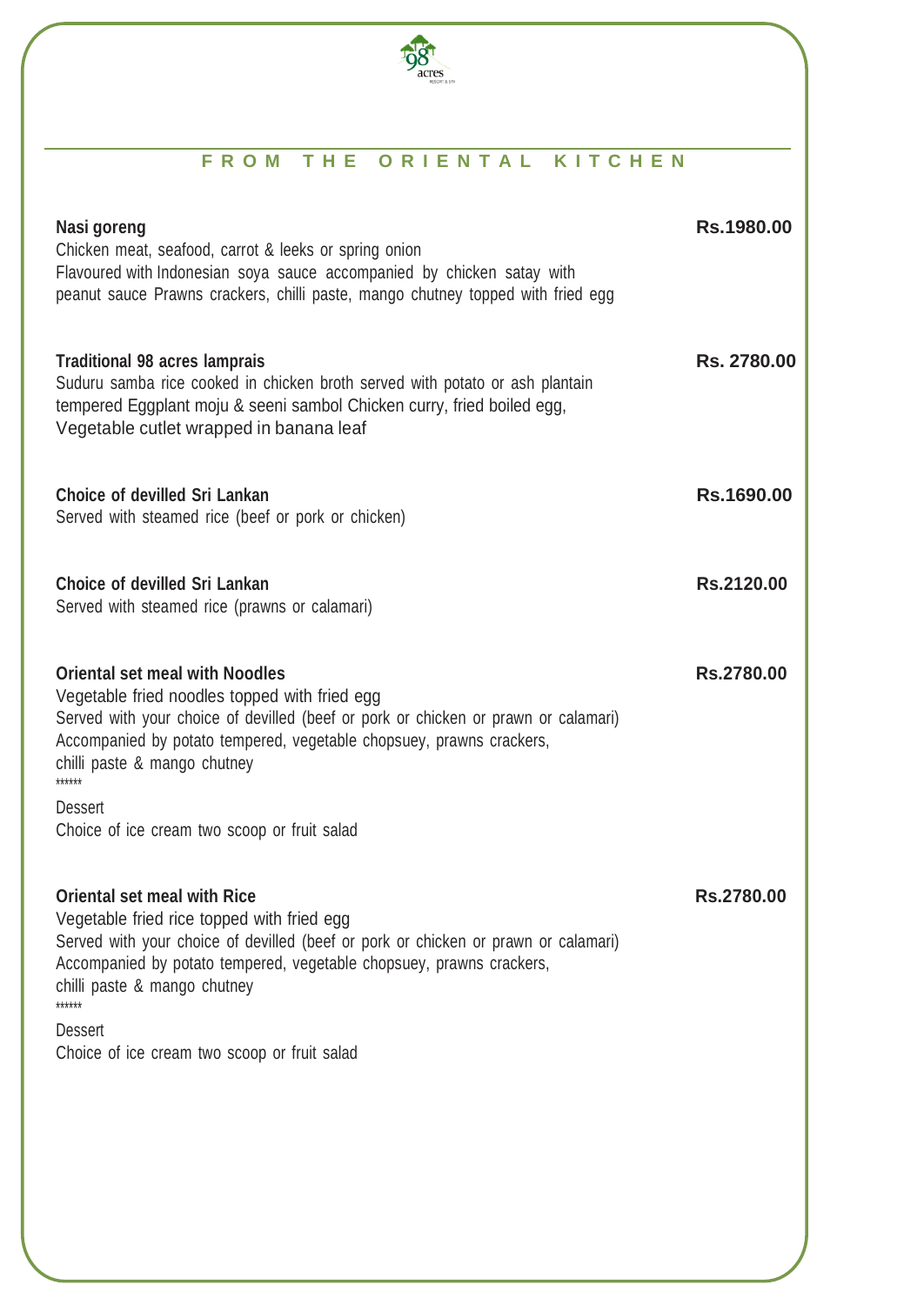

#### **F O R A S W E E T C O N C L U S I O N**

| Classic crème brule e<br><b>Traditional French dessert</b>                                                                                                                         | Rs. 1240.00 |
|------------------------------------------------------------------------------------------------------------------------------------------------------------------------------------|-------------|
| Marble chocolate mousse<br>Dark and white mousse served with chocolate flakes                                                                                                      | Rs. 1420.00 |
| Baked orange cheese cake<br>Dressed with berry coulis                                                                                                                              | Rs. 1500.00 |
| Choice of ice cream<br>Served with three scoop of your choice of ice cream vanilla, strawberry, chocolate<br>and mango Topped with chocolate sauce                                 | Rs. 940.00  |
| Chocolate fundo 98 acres special<br>Dice of seasonal fresh fruit & marshmallow served with half of pineapple shell<br>Presented with chocolate sauce                               | Rs. 1420.00 |
| Corn flakes 'N' coconut crusted fried ice cream<br>Large vanilla ice cream coated with corn flakes and coconut fried in deep fry<br>Flamed with brandy and apple caramelized sauce | Rs. 1080.00 |
| Banana or pineapple fritters with ice cream<br>Sweet batter fried banana or pineapple served with three scoop ice cream<br>Topped with kithul treacle                              | Rs. 1080.00 |
| Traditional curd 'N' treacle<br>Traditional buffalo curd with kithul treacle                                                                                                       | Rs. 940.00  |
| <b>Fresh fruit platter</b><br>Seasonal cut fruit                                                                                                                                   | Rs. 940.00  |
| Fresh fruit salad with ice cream<br>Seasonal fresh fruit with your choice of ice cream                                                                                             | Rs. 990.00  |